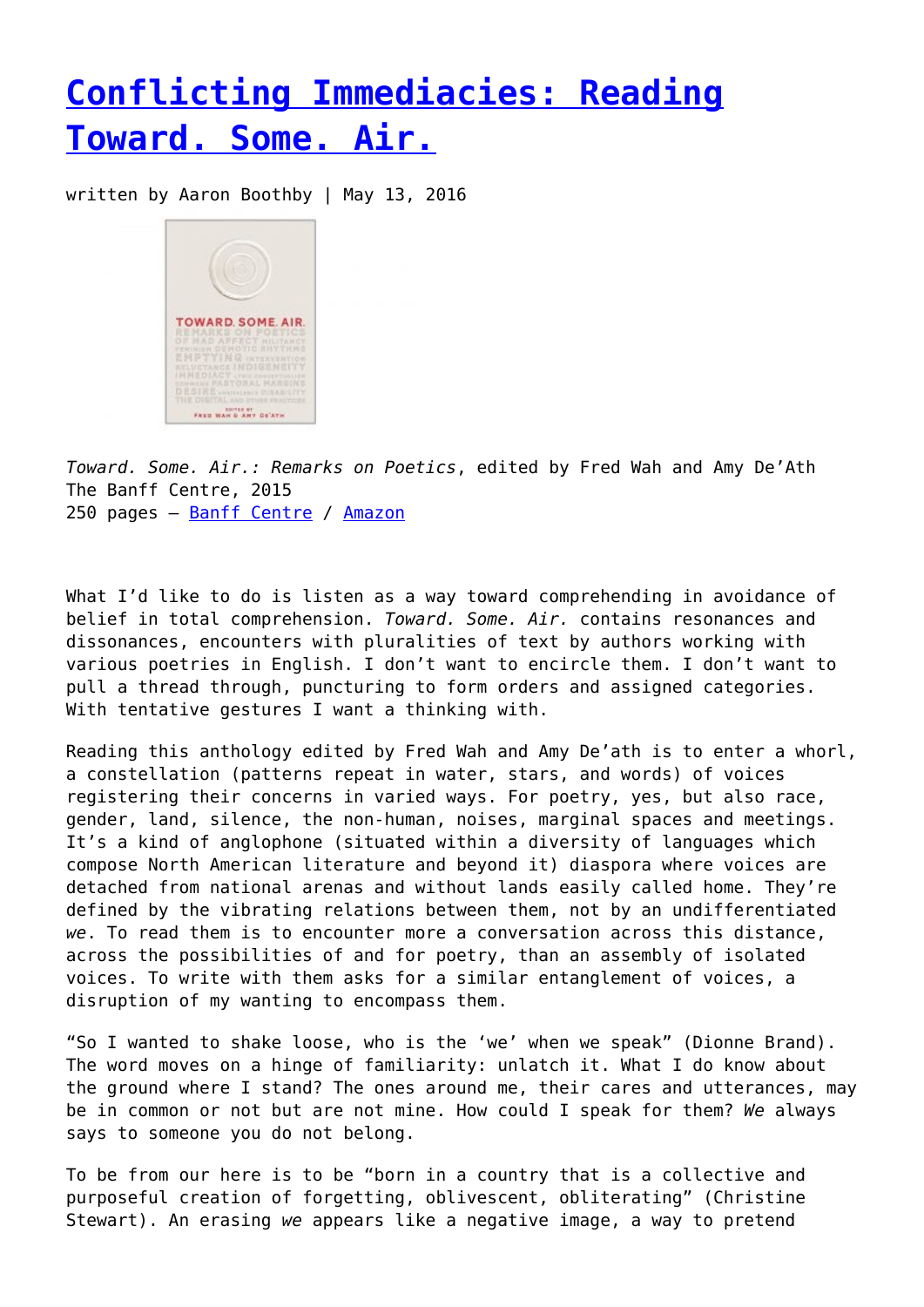contrary forms of bodies, concerns, voices, did not previously exist. That "vibratory force…buried in the body, stirred around in the stomach, passed through the liver and pumped through the heart" (Larissa Lai) is dangerous. Perhaps a remembering *we* is formed when two bodies read the same words and feel in them an echo.

Some of the voices pose silence as a way of hearing. "Silence registers in poetry" (Daphne Marlatt) as an audible denoting a lack. When some body is present but goes unheard doesn't a question begin? They speak to varieties of silence, "the silence around the embodied experience of identities that do not conform to colonial categories," those who "might say something / different unusual unbelievable" (Reg Johanson). Or a speaker of a long poem named "Silence, a mixed-race white/Indigenous woman" who does not resemble but "is the crack in the colonial system" (Johanson, on Annharte).

A poet naming a speaker Silence addresses a concern by refusing to let the vibrations of history cease. Voice and breath inform world while the word is electric. It's how "the clouds were mimetically charged with music / and claimed that every variegated spine / of the Americas is a kind of portent / for the glitterfist of updating to be happy" (Liz Howard). What's *glitterfist*? A new word, or frequency: I listen until I can hear it.

An erasing *we* produces forgotten s/places no longer able to be heard which retain the ability to speak. "The underbridge, *kâhasinîskâk,* place of stones, and stories, buffalo trail, a dense growth of trees and brush, remnants of a shanty town, holes from the coal mines, cow bones from the abattoir…the resonant matter of this place" (Stewart). Haunted places are layered by wakes of voices and violence. Under the bridge in Edmonton, Canada zhaaganaashiiwaki an erasured place remains as residue.

In another voice a girls' city appears as a ghost image against all existing cities by and for men: "they have never had a city of their own; the girls have no ruins; they have no histories to forget; there is no language whose words they must unlearn" (Anne Boyer).

How can *we* come to hear the residual voices of a place no longer permitted to exist, a place never permitted to exist, *the resonant matter?*

In the collision with these sounds "a reader can assemble the constellations of meaning for herself" (Hoa Nguyen). Perhaps the meaning is not as they've been told, or wishes. "Even our arrangements move in relation / / to the troubled pleasures of the first instance" (Fred Moten). A temporary unit forms and when talking's done *we* falls away. With you I'm at the threshold of encounter and there's a *we* that's not erasing.

Or how, arriving out of a story, *we* stretches to (re)include the non-human. What's the poetic concern of vulture and polished stone? "Human agency matters but only in relation to other forces, which it can never control absolutely" (Lai). Their own manners of speaking are transmitted as voices in the texts. An I is situated among many, "I write among diverse co-inhabitants (there goes that coyote loping down the railway cut), within a linear depth of history and memory, a lateral sweep of the surround" (Marlatt). An extra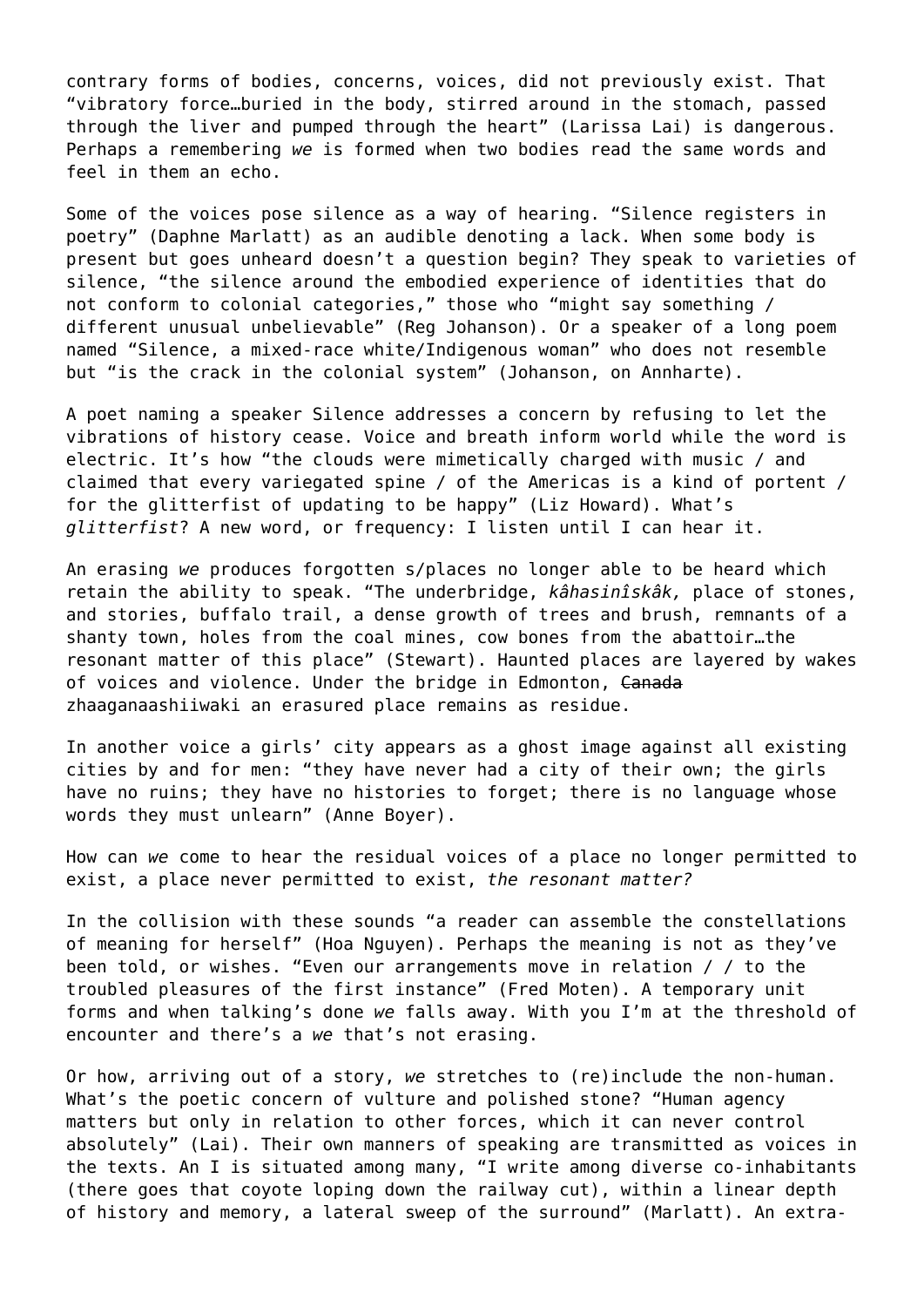human *we* collides with another when "we encounter layers of sound, meetings of lives; dog, jogger, stone, water, card, bird, two men" (Stewart).

In one text every word of English is written in italics to denote its foreignness to here. How to write the coyote, who is not foreign? A voice says, "*the land here can't hear English as well as it can Cree"* (Stewart). In acknowledgement here I form each use of *we* as estranged from certainty.

"Are you writing it or is it writing you?" (Sina Queyras). I'd like to not need to know and hesitate at the gesture of solving.

"Once I utter something it is  $-$  it shapes the air that follows, right. It shapes the world that follows" (Brand). What follows inhabits a wake; writing takes place in the turbulent noise of the wake, and so "writing…seems to be a listening: listening in the echo-chamber…hearing other altering, alt/erring, even errant" (Marlatt). Mishearing and missed rememberings. What forms out of them?

"After this sentence rain will fall" / "At the end of this sentence, rain will begin" (Brand remembering a line by Derek Walcott / the line as written by Walcott).

An edge appears between a poetics of listening and one of production. "A poetics of listening as listening – in the dark and in our unknowing, humbly and attentive to the land" (Stewart), to those who inhabit it. The texts and their voices are not instructional, but they do *ask,* they do say. When I write, do I want to assign, or hear?

In a definite way the words I read are felt in my body; this becomes their locale. "One of poetry's unique values is that it brings readers into words encountered as localized experience" (Dale Smith). The encounter breathes and each letter assumes its priority. "I saw that she often dwelt…at the level of the letter" (Nguyen). "Add "l" (hear 'elle') to "word" and you get a world of difference mediated by language" (Marlatt). Work at this level of attentiveness requires both openness and sensitivity. Each letter pulses.

Another question, "what have we, as poets, let happen?" (Juliana Spahr). Another context: the field of academic labour where "part of my poetic labour is dependent on a situation that exploits cheap labour" (Catherine Wagner). Even in the imaginative act of believing yourself to work alone there are supportive structures. Does the *we* of poetic labour include non-poetic labours which support us? It does, but must it?

The same voice reminds "there is so clearly not a movement anymore that one can be a movement poet for" (Spahr). One is encouraged to participate in something named poetry, an erasing *we* where political intrusions are often discouraged. What were poets listening to while things arrived into this form they've taken. What were, what is, what will *we* speak over.

"Between love and saving, / / love and waiting, love and / singing what can't / / be sung or said" (Moten) there's an accounting for the silenced that allows silences their speech, toward a way where certain things may be spoken